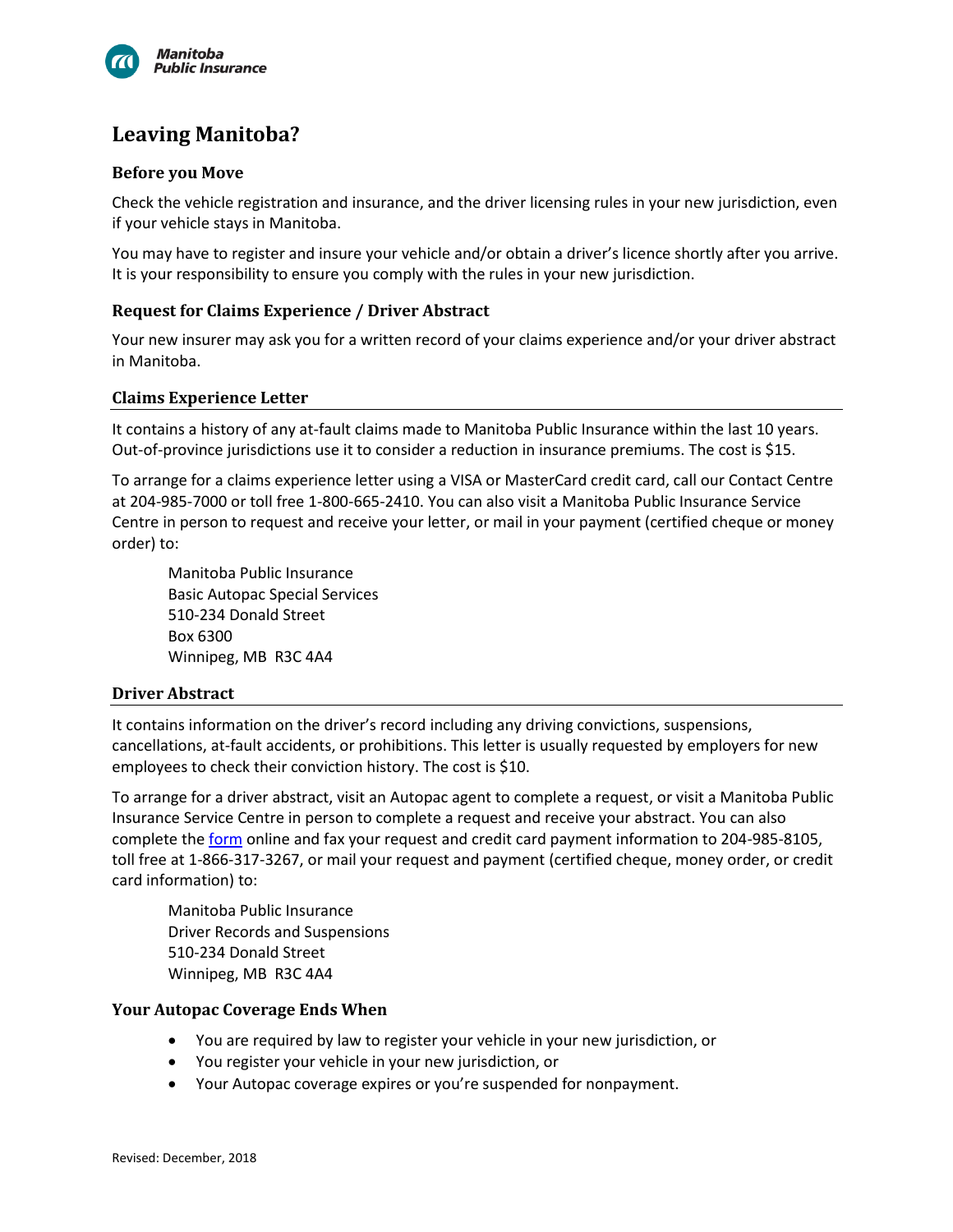

## **Your Manitoba Driver's Licence and Autopac Coverage**

If you are in a reassessment year or are paying by 12 or 4 payments, you must continue your payments unless you cancel your driver's licence and/or policy. Simply stopping payment with your financial institution or not paying an installment does not cancel your registration and insurance or driver's licence.

> This may result in the suspension of your driving privileges in Manitoba and potentially your driver's licence in your new jurisdiction.

Once you have obtained a driver's licence and registered your vehicle outside of Manitoba, send a copy of your new licence and vehicle registration documents with a signed letter requesting we cancel your driver's licence and Autopac coverage. Remember to include your current phone number, mailing address, your Manitoba driver's licence number, or your Manitoba Public Insurance customer number to the Basic Autopac Special Services address above. You can also fax the information to Basic Autopac Special Services at 1-877-776-9060.

Once received, we will backdate the cancellation to the effective date of your documents. If the cancellation results in a refund, it will be mailed to you at the address you provided.

Keep the Transfer of Ownership Document (TOD) portion of your Manitoba registration as proof you own the vehicle.

**Please Note:** While driving in other jurisdictions, you must obey the laws of those jurisdictions. The laws in other jurisdictions may entitle another person to sue you for injuries or property damage. Even though you may still have Autopac that includes third party liability coverage, it may not be adequate if you are sued. Ensure you have sufficient third party liability coverage before leaving Manitoba.